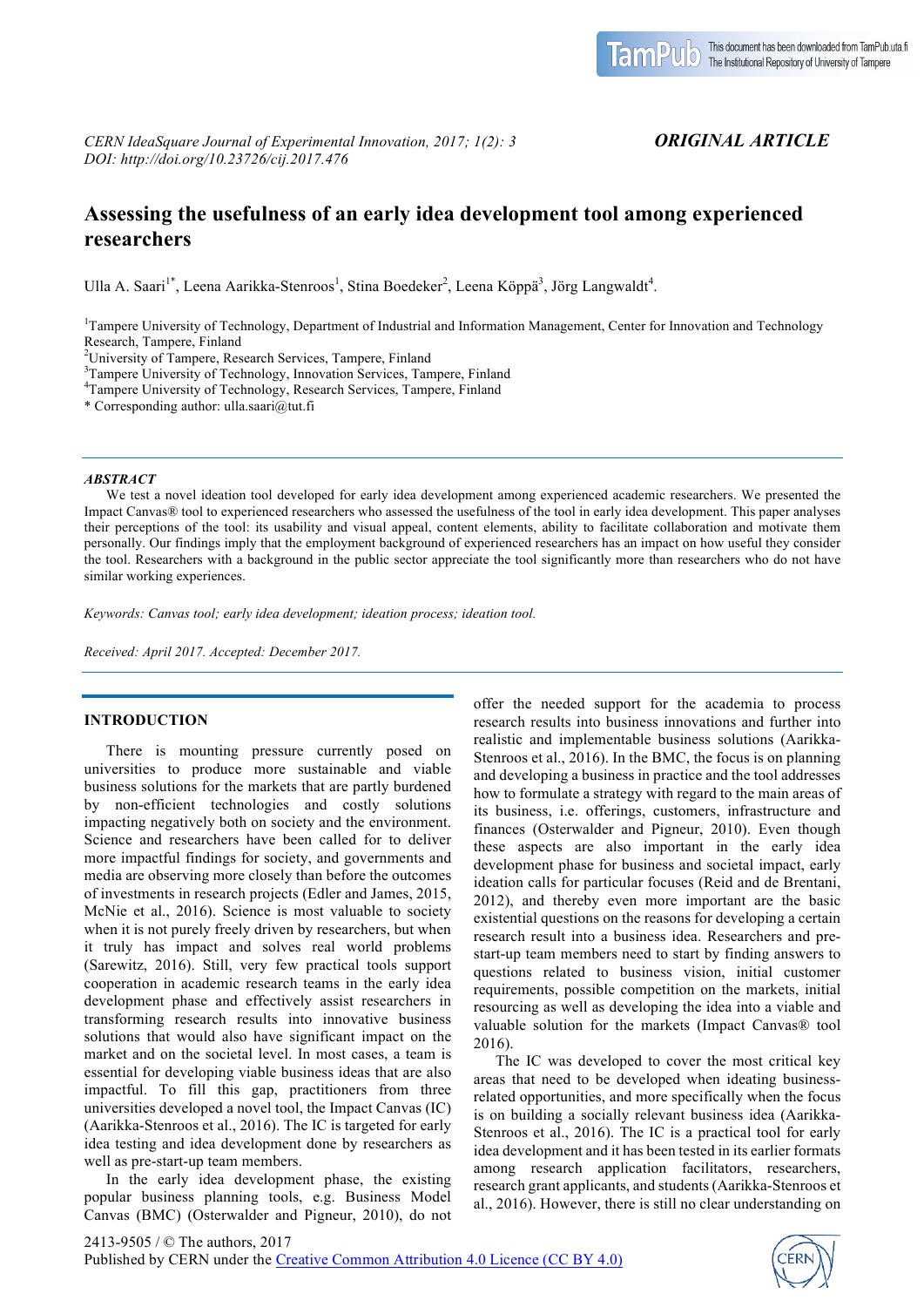how an early idea development tool such as the IC would support the work of senior researchers, including professors that already have extensive research experience in the academia and have been working in the business environment or public sector. With small user groups, we test whether experienced senior researchers consider the IC usable and visually appealing, content-wise useful and understandable, and whether it supports collaboration with others and motivates the users to be creative on a personal level.

#### **THEORETICAL BACKGROUND**

Ideation is a very important part of the innovation process, and in business development it is linked to the market visioning phase focusing on the early ideas that offer business opportunities (Markides, 2008). O'Connor and Veryzer (2001) present three factors that are crucial for the formulation of visions: motivation, insight and elaboration, which means that feasible visions are not created at one go, but they need to be developed over time. In the case of radical innovations in New Product Development (NPD), the role of individuals and their personal abilities to network and communicate with others, both internally in the team and externally, is important to form an early vision for the markets (also referred to as a market vision) (Reid and de Brentani, 2012).

The clarity of the vision for a business idea also indicates the strategic direction of the innovation (Reid and de Brentani, 2012) and thus it needs to be formulated methodically among the innovation team members. However, impactful business ideas do not necessarily always occur in ideal and similar circumstances, especially in the case of radical and novel technology development in so-called "double unknown situations" where both the technology and future possible markets are novel and still unknown (Kokshagina et al., 2016). It is in the very initial stages of development and exploration that teams would benefit from a tool or framework for helping to make the ideation phase more effective (Kokshagina et al., 2016, Heising, 2012). Visioning involves linking ideas to possible market opportunities and this visioning process can be supported in organizations by several drivers including the correct processes and tools (O'Connor and Veryzer, 2001).

The effectiveness of the methods used to develop technological applications and finding markets for them are crucial in the initial phases of the innovation process, and more research on methodology for creative design for science-driven innovations has been called for (Gillier and Piat, 2011). In addition it has been highlighted that for scientific research to have a beneficial influence on society as a whole and help solve real problems in the world, researchers should have a vision which highlights the meaningfulness and accountability of the research initiatives (Sareqitz, 2016). However, in the ideation phase the boundaries of technological knowledge and usage of novel emerging technology may still not be properly defined, and thus, the exact application of the technology may be only on the level of the "identity of the technology" (Gillier and Piat, 2011).

The innovation education literature refers to many business modelling and innovation tools that support research and development teams in the early ideation phase (Doganova and Eyquem-Renault, 2009, Hixson and Paretti, 2014)). For example, the theory of inventive problem solving or TRIZ methodology has earlier been promoted as a logical approach that boosts creative and innovative problem solving, however, it has also been criticized for being very complex and due to lack of structure it is confusing for users and it is difficult to apply (Ilevbare et al., 2013). In addition, the so-called C-K (Concept-Knowledge) Design theory has inspired the creation of a strategic design tool for innovation projects. A tool called OPERA that is associated with the C-K theory requires that is used over a longer period of time regularly by the team members as a decision-making tool and to share and vote for favourite concepts and knowledge among team members (Gillier et al., 2010). Thus, this tool is not as such an early phase ideation tool that would help to discuss and create a vision and other essential elements for a socially impactful business idea.

The BMC has received the most attention in innovation and entrepreneurship studies (McNie et al., 2016). The format of the tool being a canvas allows it to be used as a collaboration tool, and it is also referred to as a boundary object that builds common understanding, facilitates communication over disciplines and specialist areas, thereby nurturing communication with others and cocreation for innovation that is crucial particularly at this phase (Aarikka-Stenroos et al., 2016, Akkerman and Bakker, 2011). On the BMC, the visualization of the key elements that need to be taken into account in business planning and modelling cover the value proposition, customers, finances and infrastructure (Osterwalder and Pigneur, 2010).

Ideation focuses on particular questions and themes to be addressed in a team. When promoting the development of viable business ideas in the early stages of the innovation process among researchers that do not necessarily have any background in business, one challenge is how to explicitly present with a usable tool the key content elements that are required to develop an idea into an impactful business idea and eventually a marketable business solution (Aarikka-Stenroos et al., 2016). In innovation activities, in addition to the actual research and development and later commercialization of a technical solution, the visioning and ideating in the front end is critical for the future success of the innovation (Markides, 2008), for example, the consideration of the possible future customer should be done in the early idea development phase (Prenkert, 2012).

The appearance and usability of a tool is also relevant. as visualization enables the simple extraction and synthesis of information, which also helps to easily find, understand and interpret information. The visual presentation of information has cognitive, social and emotional benefits: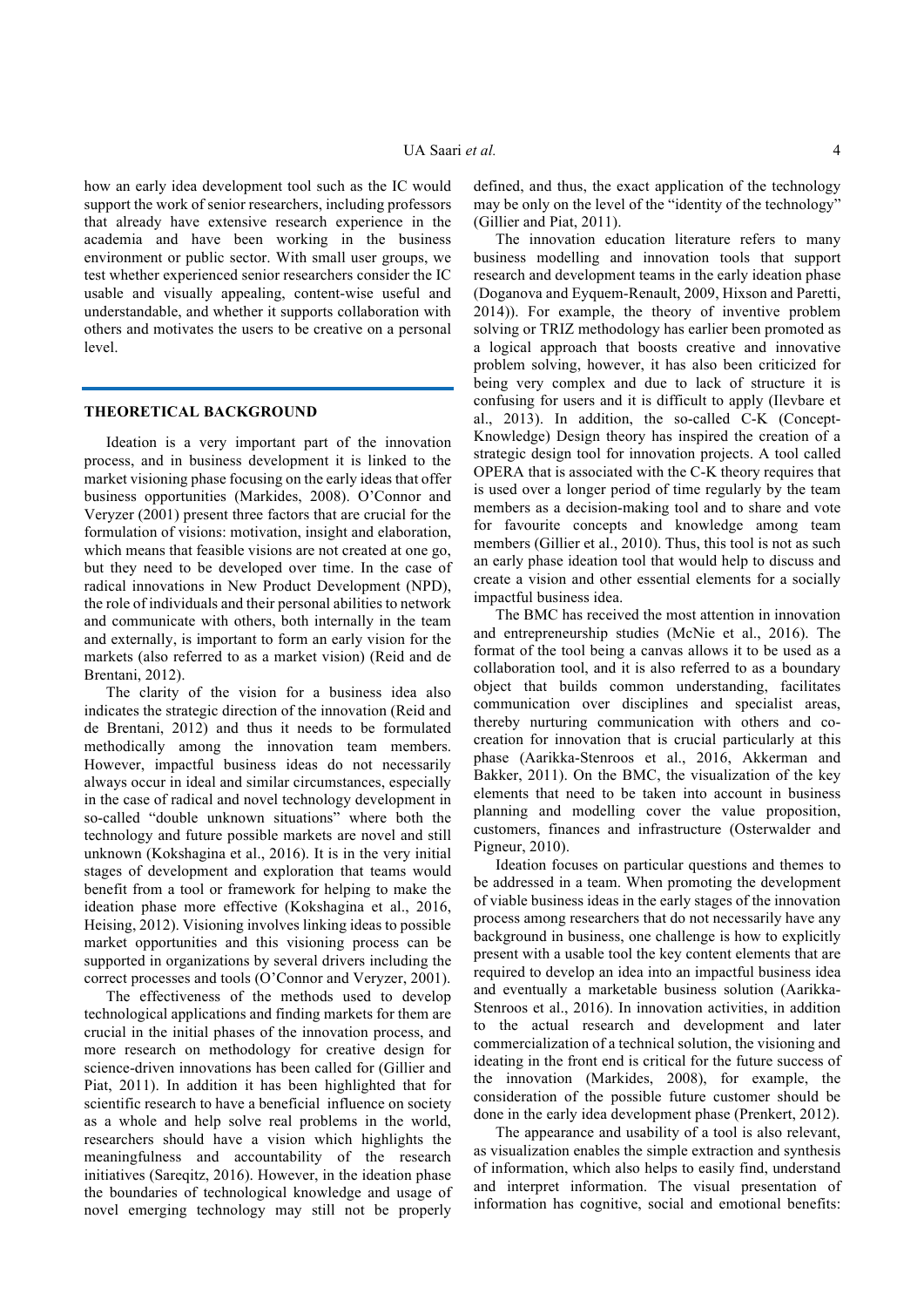cognitively the information is easier to understand, socially it facilitates communication with others, and emotionally individuals are more inspired and interested in working on the topic (Gavrilova and Alsufyev, 2015). The visualization of a tool in the format of an aesthetic graphical template has been found to have a positive impact on the development of business models as it enables people to understand business models easier and faster and construct in their minds a clear and understandable view of the business idea (Gavrilova and Alsufyev, 2015).

When a tool is used in the early idea development phase it is supposed to boost the beginning of the innovation process, and ensure that the team develops an idea that is good enough for the following phases in the process (Aarikka-Stenroos et al., 2016). This requires that the research team members can collaborate effectively inside the team and with outsiders. An early development tool should also motivate the individual team members on a personal level, so that they can individually contribute and bring forth their expertise in the team.

### **THE IMPACT CANVAS TOOL (IC)**

The IC tool consists of seven different content elements that represent the different key areas that are considered to be relevant in the early ideation phase and need to be developed: vision, customer, solution, competition, resources, actions, and team (Aarikka-Stenroos et al., 2016, Impact Canvas® tool 2016) (see figure 1). Each content element on the IC includes three to four guiding questions (see Appendix 1).



Fig. 1. The layout of the Impact Canvas $\otimes$  tool<sup>5</sup>.

We examine below how well the IC tool actually facilitated experienced researchers with its guiding content elements, its usability and visual layout, as a collaborative instrument and a motivational driver on the personal level to develop further the impacts of research initiatives. When introducing the IC tool to researchers they are instructed to use the tool iteratively and to go through the different sections in the order that is beneficial for the idea development. The groups of researchers used the tool for a small case study after a short introduction, and thus the analysis of the tool is based on the initial impression and first use experience that the researchers get from the tool. The intention is to study whether the researchers consider the tool useful for independently developing a business idea based on their own research findings in their future research projects.

## **METHOD AND DATA**

We pilot tested the usefulness of the IC among experienced academic researchers who have doctoral degrees and at least 10 years of experience in academic research (N=46). First, the IC was introduced shortly to the participants in IC workshops. The workshops were held in 4 different events in several European countries. The researchers had not seen the IC tool before the workshop and they were not aware of the format of the workshop beforehand.

After the introduction to the IC tool, the participants in the workshop formed smaller groups to discuss and develop an idea in 30 minutes according to the content elements on the IC. At the end of each workshop, the groups shared their ideas with the rest of the participants in the workshop. After the workshop, the participants participated in a short survey on the usability and visual appeal, content, collaborative and personal motivational aspects of the tool.

The survey was distributed as a short questionnaire in paper format to the respondents after the workshop. The response options follow a 5-point Likert scale, the response options ranging from Strongly Disagree (1) to Strongly Agree (5). The responses were analyzed with SPSS. The aspects of the tool that were measured in the survey are the following: Usability and Visual appeal, Content, Collaboration and Personal level motivation.

All of the respondents are involved in research activities in various different roles, ranging from coordinator and advisor roles to research manager or director and professor roles. Most of the respondents have worked for a university (85%), but some have also worked in the public sector  $(22\%)$ , as an employee in a company  $(15\%)$ , or in a company of their own (11%). Approx. 56% of the respondents are women and approx. 40% are men and 4% have not stated their gender. The majority of the respondents are in the age groups of 35-44 year olds (41%) and 45-54 year olds (46%), and only a few of the respondents fall in the age groups of 25-34 (6,5%) and 55- 64 year olds (6,5%). Most of the respondents have very extensive experience in business development: 54% of the respondents have over 10 years' experience of working with business and 26% over 15 years.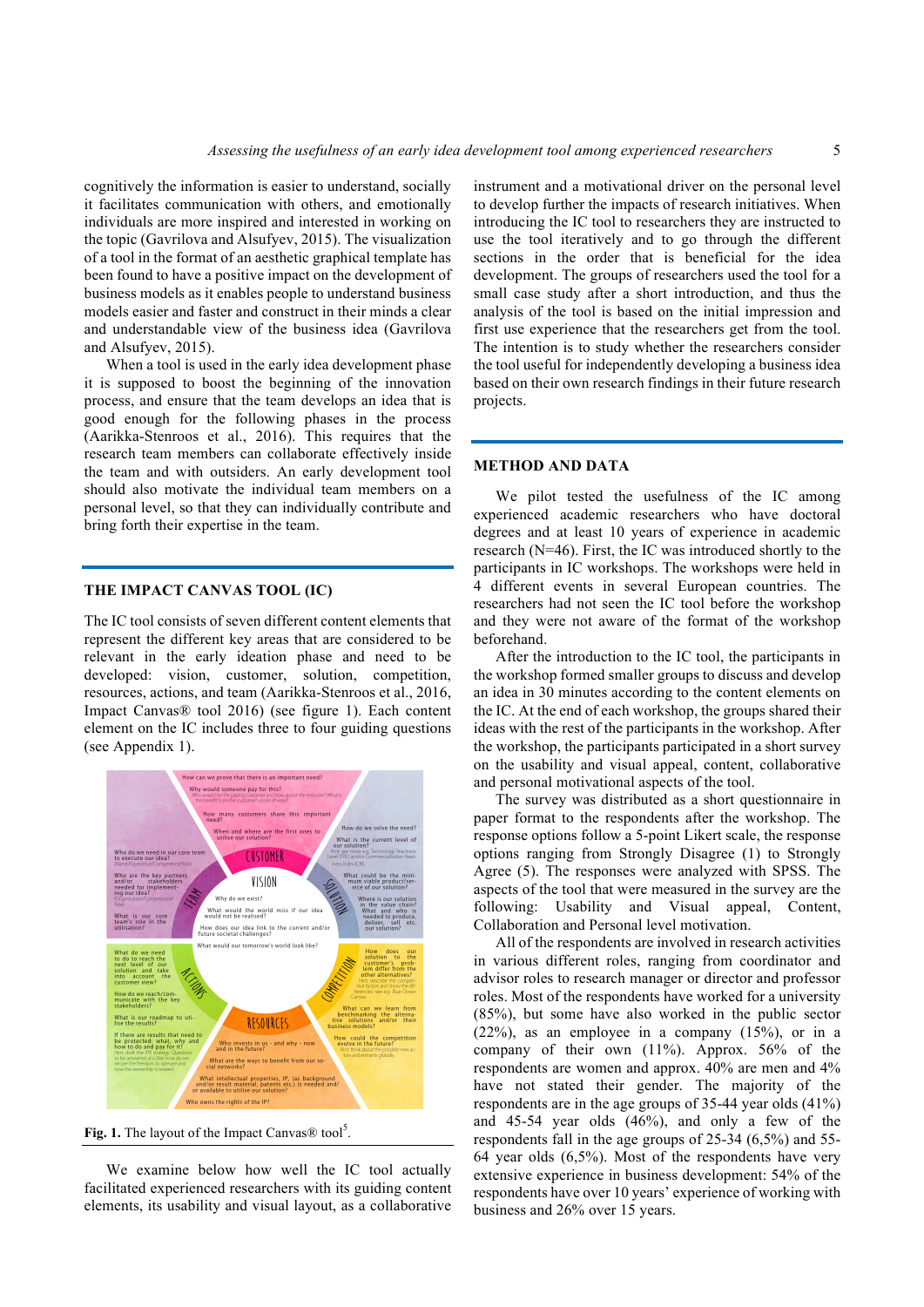## **RESULTS**

In general, all of the respondents considered the usability and visual appeal, guiding content questions, collaborative approach and personal motivation aspects of the IC tool to be fairly positive, as the means for all of the statements are close to 4 (=Agree) ranging from 3,57 to 3,96 for all of the respondents. Some statistically significant differences in the views of the respondents can be seen when one analyses the employment background of the respondents.

The fact whether the researchers have worked in the public sector has significant impact on the way the researchers think about the IC tool compared to those who have not. Researchers with a background in the public sector have a more positive view on how the IC supports the ideation phase for all the four aspects: Usability and Visual appeal (U+V), Content (CON), Collaboration (COLL) and Personal level motivation (PERS) (table 1).

**Table 1.** List of statements that significantly differ for researchers who have worked in the public sector (Yes,  $N=10$ ) and those without this experience (No, N=36).

|                                                                                                     | P.S.           | <b>Mean</b> | <b>SD</b> | CI 95%          | Sig.  |
|-----------------------------------------------------------------------------------------------------|----------------|-------------|-----------|-----------------|-------|
| IC is easy to<br>use. $(U+V)$                                                                       | Yes            | 4,00        | 0,471     | $3,66-$<br>4,34 | 0,086 |
|                                                                                                     | N <sub>0</sub> | 3,53        | 0,810     | $3,25-$<br>3,80 |       |
| IC is<br>aesthetically<br>pleasing.<br>$(U+V)$                                                      | Yes            | 4,50        | 1,780     | $3,23-$<br>5,77 | 0,052 |
|                                                                                                     | N <sub>o</sub> | 3,69        | 0,889     | $3,39-$<br>4,00 |       |
| IC serves its<br>purpose very<br>well and<br>helps with the<br>early idea<br>development.<br>(CON.) | Yes            | 4,40        | 0,516     | $4,03-$<br>4,77 | 0,021 |
|                                                                                                     | No             | 3.69        | 0,889     | 3,39-<br>4,00   |       |
| IC helps me<br>to involve my<br>team<br>members in<br>the idea<br>development.<br>(COLL.)           | Yes            | 4,30        | 0,675     | $3,82-$<br>4,78 | 0,091 |
|                                                                                                     | N <sub>o</sub> | 3,83        | 0,775     | $3,57-$<br>4,10 |       |
| IC inspires<br>me to work<br>on an idea.<br>(PERS.)                                                 | Yes            | 4,30        | 0,483     | $3,95-$<br>4,65 | 0,013 |
|                                                                                                     | N <sub>o</sub> | 3,64        | 0,762     | $3,38-$<br>3,90 |       |
| IC boosts my<br>creativity.<br>(PERS.)                                                              | Yes            | 4,00        | 1,054     | $3,25-$<br>4,75 | 0,079 |
|                                                                                                     | N <sub>o</sub> | 3,44        | 0,809     | $3,17-$<br>3,72 |       |

 $P.S.$  = Worked in the public sector,  $SD =$  standard deviation,  $CI =$ confidence interval for mean, Sig. = significance level.

The fact whether a person has worked in a company of their own or not does not have any significant impact on how the respondents view the IC tool. However, if the respondent has worked as an employee in a company it has a significant difference on how useful the IC is seen for some aspects. Researchers who have worked in a company have a more negative view on how the IC serves its purpose and how helpful it is for discussing the business idea outside the team (table 2).

**Table 2.** Statements that significantly differ for researchers who have worked in a company (Yes,  $N=7$ ) and those without this experience (No, N=39).

|                                                                                                     | Co.            | <b>Mean</b> | <b>SD</b> | CI 95%           | Sig.  |
|-----------------------------------------------------------------------------------------------------|----------------|-------------|-----------|------------------|-------|
| IC serves its<br>purpose very<br>well and<br>helps with the<br>early idea<br>development.<br>(CON.) | Yes            | 3,29        | 1,113     | $2,26 -$<br>4,31 | 0,062 |
|                                                                                                     | No             | 3.95        | 0,793     | $3,69 -$<br>4,21 |       |
| IC helps to<br>discuss an<br>idea with<br>others outside<br>my team.<br>(COLL.)                     | Yes            | 3,43        | 0,535     | $2,93 -$<br>3,92 | 0,053 |
|                                                                                                     | N <sub>0</sub> | 4,05        | 0,793     | $3,79-$<br>4,31  |       |

 $Co.$  = Worked in a company,  $SD = Standard Deviation, CI = Confidence$ Interval for Mean, Sig. = significance level

There were some differences in the way the different age groups appreciated the tool. Especially for the layout of the IC ("*The layout is logical and can be quickly understood*") there were significant differences in the way the 25-34 year olds (mean 2.67).and the 55-64 year olds (mean 4,33) assessed the tool. Also for the collaborative aspect ("*IC helps to discuss an idea with others outside my team"*) the 25-34 year olds do not agree with this statement (mean 3,00) similarly as the 55-64 year olds (mean 4,67). However, as the sample did not include many of representatives for these age groups  $(N=6)$ , it is not considered to be more than indicative of this tendency for younger researchers to be more critical of the IC tool. For the other age groups (35-44 and 45-54 year olds) there were no significant differences in the responses for the items. There were no significant differences in the way women and men assessed the tool.

### **DISCUSSION AND CONCLUSIONS**

The results indicate that researchers who have worked in the public sector consider that the IC tool would be especially helpful in the early idea development phase. These researchers have possibly not gained much experience in business ideation and product innovation in collaboration with other teams, and thus they think that the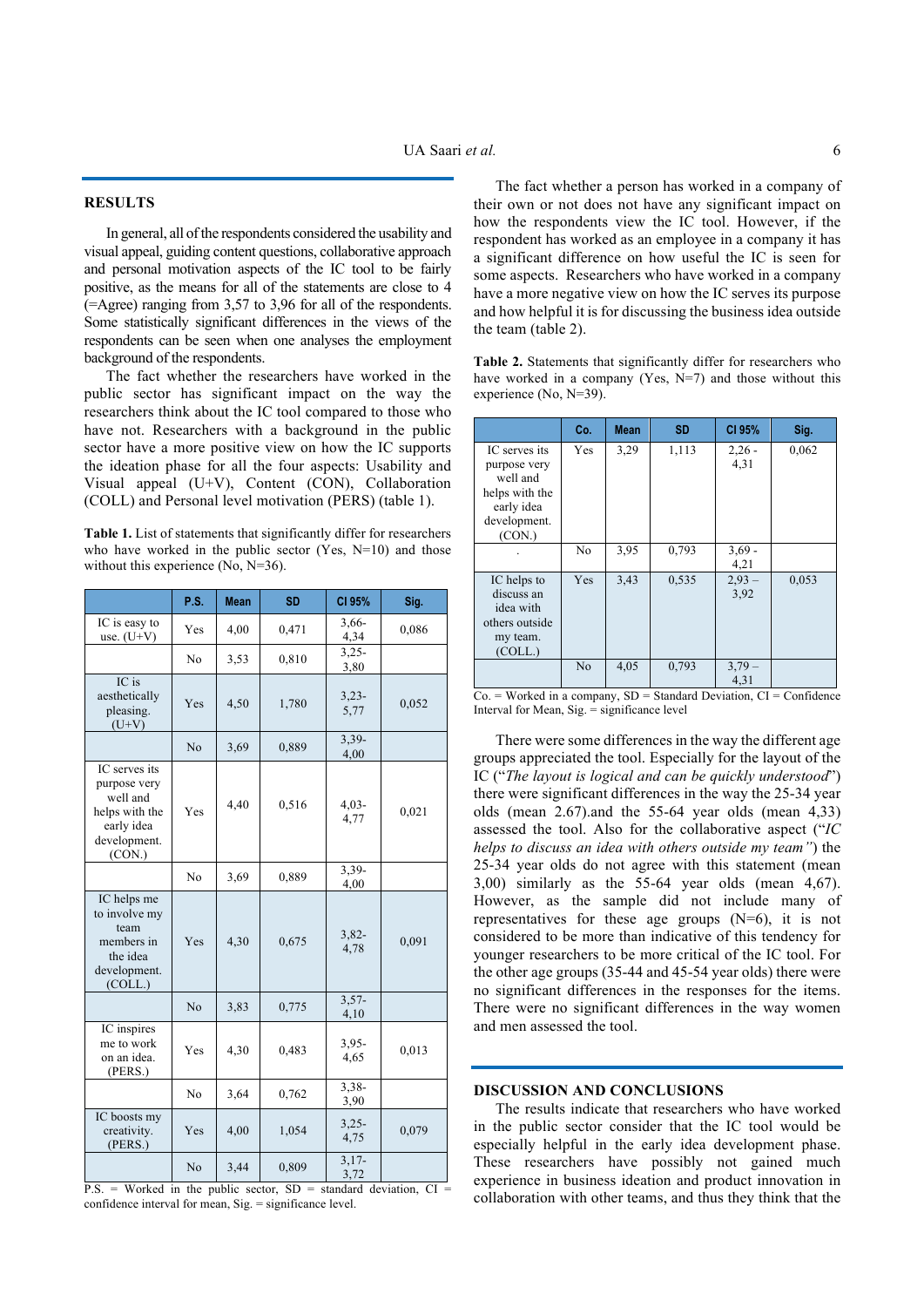IC would help to discuss the idea with others. It could also be that the IC is more understandable and relevant for those people who have worked in the public sector. The societal impact of research is a topic that these researchers may have been considering more than those researchers who have not worked in the public sector. Therefore, they identify that there is clearly a need for such a tool.

Researchers who have worked in a company show significantly lower appreciation towards the content ("*IC serves its purpose very well and helps with the early idea development"*) and collaboration aspects ("*IC helps to discuss an idea with others outside my team*") of the tool. This could be an indication that they are more familiar with business ideation and finding suitable customers and markets, thus they may not consider that a tool would help in the process as much as those people who have not worked in a company (Aarikka-Stenroos et al., 2016). Maybe they do not consider that it reflects the true complexity of the ideation process content-wise and it does not offer that much support for discussing with others as they are already familiar with collective exploration in teams (Doganova and Eyquem-Renault, 2009) within a company in a similar manner that is facilitated by the canvas (Osterwalder and Pigneur, 2010).

One limitation of this study is the small sample size. In addition, the portion of people who have worked outside the university, in the public sector (22%) or as an employee in a company (15%), is not very high, however, the findings of this study can be taken as an indicative sign of the views of these respondents. The findings suggest that there are different kinds of needs for an early idea development tool depending on the work experience of the researcher.

A more comprehensive research and experimentation regarding the usability and understandability of the IC should still be conducted in the future. The tool should be assessed and experimented with different kinds of user groups in more detail especially content-wise to test whether the tool helps the users to identify and solve their main problems in the ideation phase (Gillier and Piat, 2011). For example, dedicated scientists/engineers/student teams as part of Challenge Based Innovation Program at IdeaSquare@CERN (http://ideasquare.web.cern.ch/) could be ideal for testing this approach.

However, as the ideation phase is still a very fuzzy phase where the technology and markets can be still unknown (Kokshagina et al., 2016), it may be very hard for the team even to identify all the main problems. The main challenge in the early ideation phase is to iteratively develop the business idea, which is what the IC is ideal for. However, the IC could be further enhanced so that it serves different kinds of needs of researchers depending on their background. The researchers who have experience in working in a company might need some other more developed versions of the guiding questions for the different elements in the IC tool.

### **REFERENCES**

- Aarikka-Stenroos, L., Boedeker, S., Köppä, L. & Langwaldt, J. 2016. How to develop a new innovation education tool: A Case Study. The ISPIM Innovation Summit, Kuala Lumpur, Malaysia 2016.
- Akkerman, S. F., & Bakker, A. 2011. Boundary crossing and boundary objects. *Review of educational research*, 81(2).
- Doganova, L. & Eyquem-Renault, M. 2009. What do business models do?: Innovation devices in technology entrepreneurship. Research Policy, 38(10), 1559-1570.
- Edler, J. & James, A. D. 2015. Understanding the emergence of new science and technology policies: Policy entrepreneurship, agenda setting and the development of the European Framework Programme. *Research Policy*, 44(6): pp. 1252-1265.
- Gavrilova, T., Alsufyev, A. 2015. CAVIS Versus Canvas: Two Approaches Comparison. 16th European Conference on Knowledge Management; Kidmore End: 303-312. Academic Conferences International Limited. (Sep 2015).
- Gillier, T., Piat, & G. (2011). Exploring Over: The Presumed Identity of Emerging Technology. Creativity and Innovation Management, 20(4), 238-252.
- Gillier, T., Piat, G., Roussel, B., & Truchot, P. (2010). Managing Innovation Fields in a Cross-Industry Exploratory Partnership with C-K Design Theory. Journal of Product Innovation Management, 27(6), 883-896.
- Heising, W. (2012). The integration of ideation and project portfolio management - A key factor for sustainable success. International Journal of Project Management, 30(5), 582-595.
- Hixson, C. & Paretti, M. C. 2014. Texts as tools to support innovation: Using the business model canvas to teach engineering entrepreneurs about audiences. *IEEE International Professional Communication Conference (IPCC) October 2014,* pp. 1-7.
- Ilevbare, I. M., Probert, D., & Phaal, R. (2013). A review of TRIZ, and its benefits and challenges in practice. Technovation, 33(2-3), 30-37.
- Impact Canvas® tool 2016.
- Kokshagina, O., Le Masson, P., Weil, B., & Cogez, P. (2016). Portfolio Management in Double Unknown Situations: Technological Platforms and the Role of Cross-Application Managers. Creativity and Innovation Management, 25(2), 270-291.
- Markides, C. 2006. Disruptive innovation: In need of better theory. *Journal of Product Innovation Management*, 23(1): pp. 19–25.
- McNie, E.C., Parris, A., & Sarewitz, D. 2016. Improving the public value of science: A typology to inform discussion, design and implementation of research. *Research Policy*, 45(4): pp. 884-895.
- O'Connor, G.C. & Veryzer, R.W. 2001. The nature of market visioning for technology-based radical innovation. *Journal of Product Innovation Management*, 18(4): pp. 231–246.
- Osterwalder, A. & Pigneur, Y. 2010. *Business model generation: a handbook for visionaries, game changers, and challengers*. John Wiley & Sons.
- Prenkert, F. 2012. Commentary to "From new-product development to commercialization through networks". *Journal of Business Research*, 65(2): pp. 207–209.
- Reid, S. E., & de Brentani, U. 2012. Market vision and the front end of NPD for radical innovation: The impact on moderating effects. *Journal of Product Innovation Management*, 29(S1): pp. 124–139.
- Sarewitz, D. 2016. Saving Science. The New Atlantis. *A Journal of Technology and Society*, Spring/Summer, 5-40.